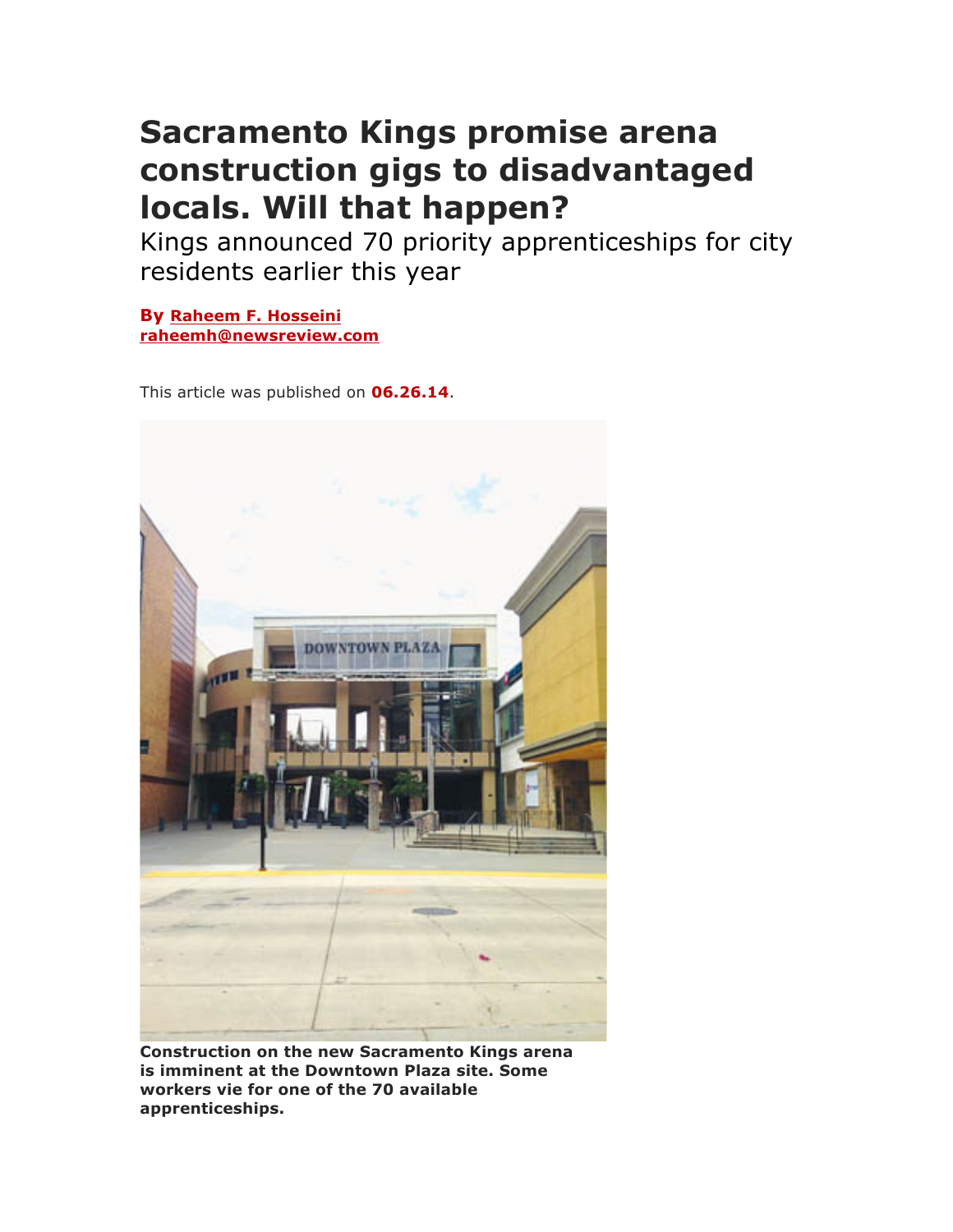**The wooden bones of a dwarf home stand on** blocks inside of a warehouse dotting Fruitridge Road. Like the ones before it, it will be disassembled, then rebuilt again by a select group of trainees, now enrolled in a popular apprenticeship program that could soon lead to work on one of the region's highest-profile construction projects: building a downtown arena for the Sacramento Kings.

If Sisyphus wanted a union gig, this is the kind of repetition he'd have to endure.

"This is the fourth miniature house that they've built," nods David Semon, an assistant division chief at the Sacramento County Probation Department, which has a group of clients enrolled in Northern California Construction Training. As the name implies, the program primes students for careers in the trade-varied construction industry—carpentry, dry wall, concrete, electrical work, plumbing, landscaping, and heating and cooling among them—and gets them on to jobs where they can graduate from decently paid apprentices to OT-earning union members.

With construction of a new downtown arena approaching, NCCT and other organizations are lining up to get their clients hired to the 11,000-12,000 bandied construction positions.

It's a competitive process.

In April, the Kings announced it was setting aside 70 priority apprenticeships for city residents who live in one of 11 ZIP codes, or those who are low-income or disadvantaged. To qualify in the latter category, applicants must be able to check off two of seven boxes, such as being on public assistance, emancipated foster youth, homeless or military veterans, among others.

That's on top of promises to hire 60 percent of all construction workers and 70 percent of all apprentices from the greater Sacramento area. As of June 5, the Sacramento Employment and Training Agency, or SETA, which is tracking outreach, tallied more than 1,700 calls to arena jobs hotlines.

Bob Erlenbusch, executive director of the Sacramento Regional Coalition to End Homelessness, said the process has been both thoughtful and frustrating. As of about a month ago, groups like Good Cause Inc.'s Men's Empowerment, Lutheran Social Services of Northern California, Next Move and Women's Empowerment—all of which represent low-income populations—weren't getting their calls returned, he said. "The implementation, unless it's improved, has been really disappointing," Erlenbusch said.

Good Cause Inc.'s director of programs, Malcolm A. Johnson, told SN&R that all the people he's sent to SETA were referred to the Greater Sacramento Urban League, also a partner in this process, and were told the jobs were taken.

According to a summary of a June 5 meeting of the SETA governing board, only three priority workers had been hired.